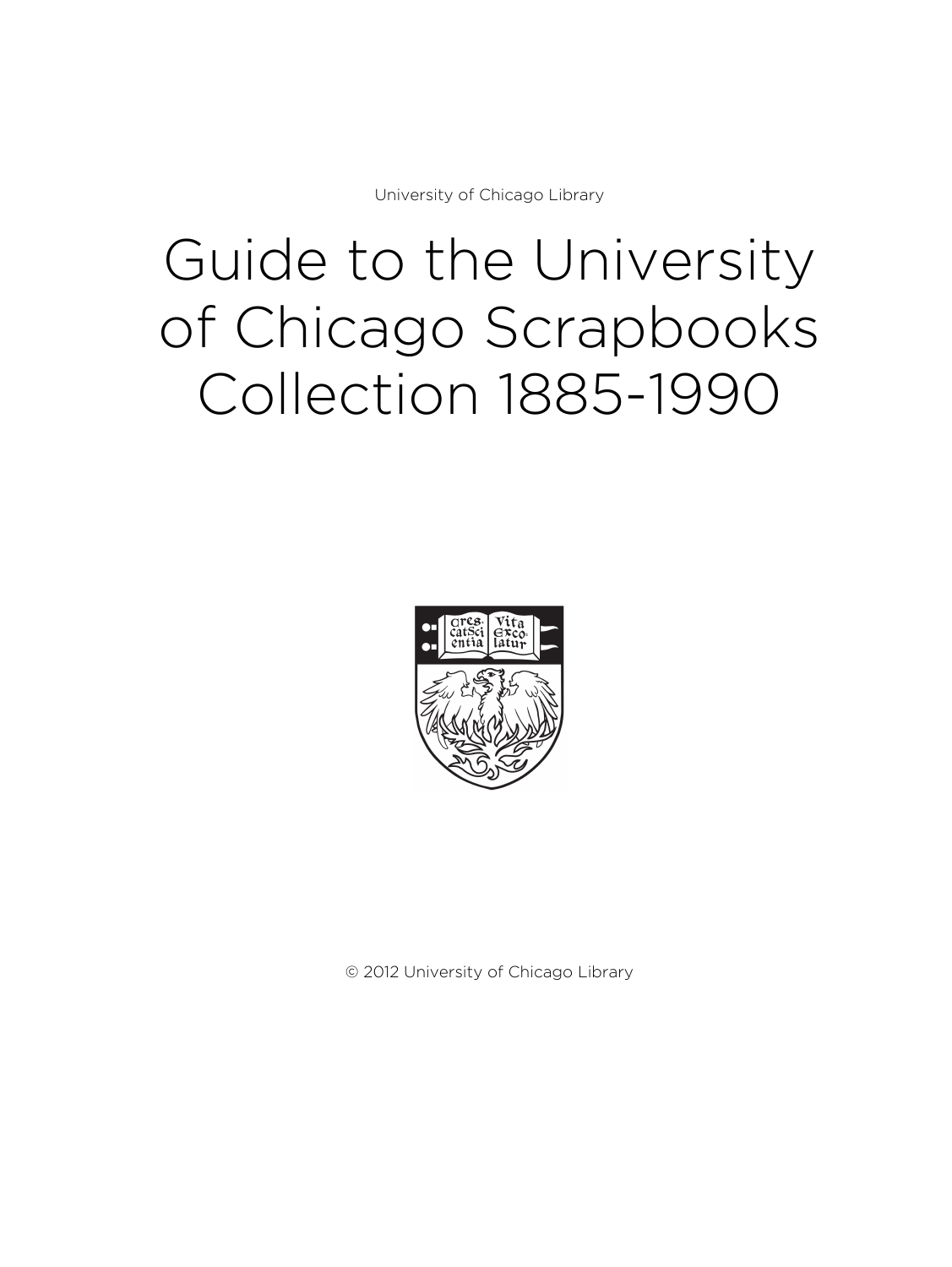# **Table of Contents**

| Information on Use<br>Access<br>Citation<br>Scope Note<br><b>Related Resources</b><br>Subject Headings<br><b>INVENTORY</b> |
|----------------------------------------------------------------------------------------------------------------------------|
|                                                                                                                            |
|                                                                                                                            |
|                                                                                                                            |
|                                                                                                                            |
|                                                                                                                            |
|                                                                                                                            |
|                                                                                                                            |
| Series I: News Clippings<br>4                                                                                              |
| Series II: Campus Life<br>6                                                                                                |
| Series III: Students                                                                                                       |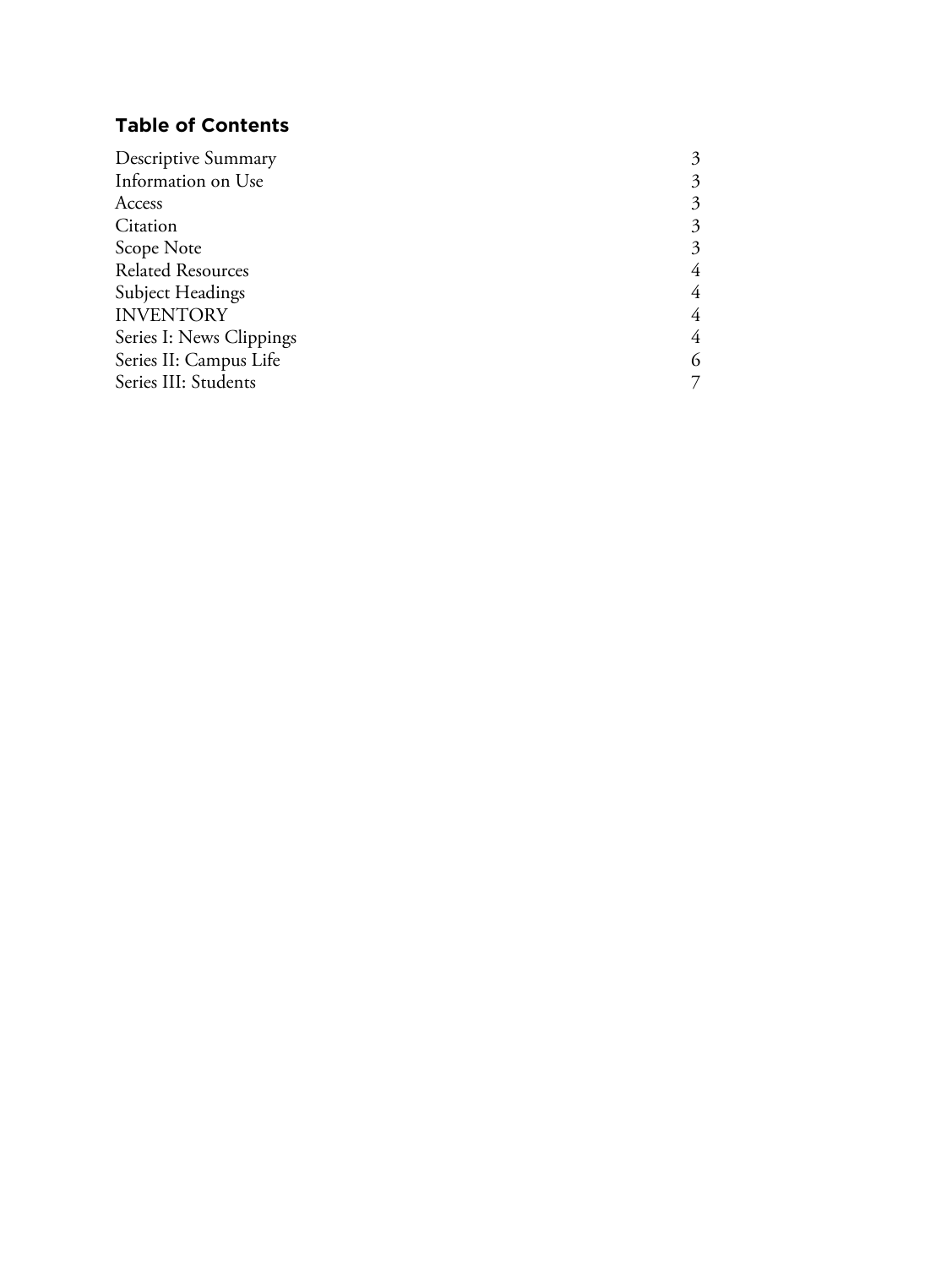## **Descriptive Summary**

| <b>Identifier</b> | ICU.SPCL.UCHICAGOSCRAPBOOKS                                                                                                                                                                                                               |
|-------------------|-------------------------------------------------------------------------------------------------------------------------------------------------------------------------------------------------------------------------------------------|
| <b>Title</b>      | University of Chicago Scrapbooks. Collection                                                                                                                                                                                              |
| <b>Date</b>       | 1885-1990                                                                                                                                                                                                                                 |
| <b>Size</b>       | 84 linear feet (46 boxes)                                                                                                                                                                                                                 |
| <b>Repository</b> | Special Collections Research Center<br>University of Chicago Library<br>1100 East 57th Street<br>Chicago, Illinois 60637 U.S.A.                                                                                                           |
| <b>Abstract</b>   | Contains scrapbooks compiled by various individuals and university entities.<br>The scrapbooks contain news clippings, university mailings, and other<br>ephemera from 1885 to 1990. The bulk of the material dates from 1891 to<br>1930. |

## **Information on Use**

## **Access**

The collection is open for research.

# **Citation**

When quoting material from this collection, the preferred citation is: University of Chicago Scrapbooks. Collection, Box #, Folder #], Special Collections Research Center, University of Chicago Library.

# **Scope Note**

This is an artificial collection containing scrapbooks compiled and donated by University of Chicago–affiliated individuals and offices. The collection is divided into three series.

The scrapbooks in Series I, New Clippings, contain articles about the university, including its founding and initial funding. Later books contain articles about the death of President Harper, the building of Harper Memorial Library and Rockefeller Chapel, and about the University's early 20th-century scientific discoveries and achievements.

Series II, Campus Life, contains scrapbooks of event programs, tickets, official bulletins and announcements, and other ephemera.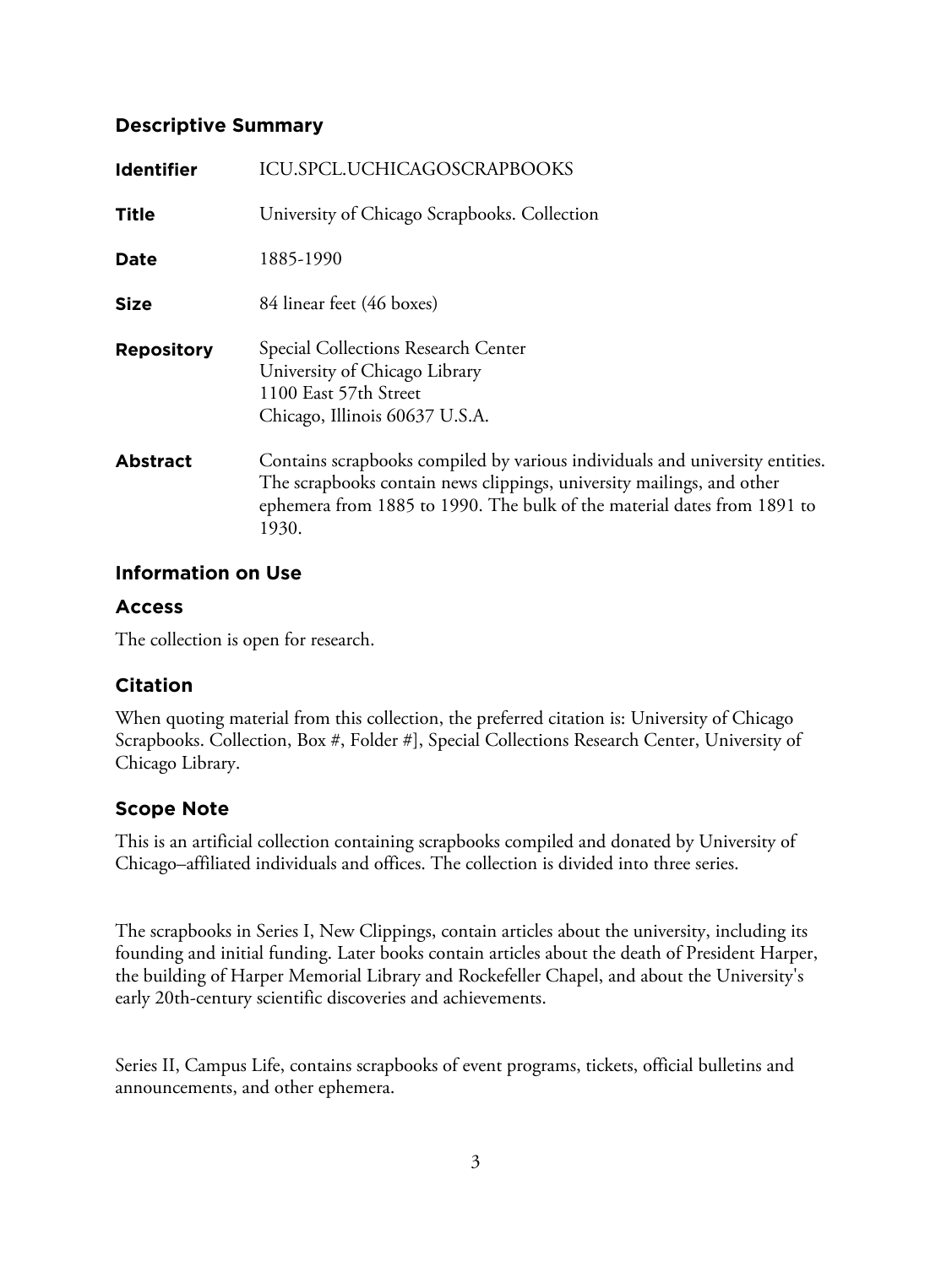Series III, Students, contains scrapbooks and scrapbook pages compiled by university students. Volume grouping indicates scrapbooks believed to be compiled by the same entity, relating to the same subject, and/or received by the library at the same time. Scrapbooks are arranged chronologically within each series, with the exception of Scrapbooks 41 and 42, late additions to the collection.

## **Related Resources**

The following related resources are located in the Department of Special Collections:

http://www.lib.uchicago.edu/e/spcl/select.html

University News Office. Records

University of Chicago. Office of the President. Scrapbooks

#### **Subject Headings**

- University of Chicago Office of the President
- University of Chicago History
- University of Chicago Students

#### **INVENTORY**

#### **Series I: News Clippings**

This series contains scrapbooks of news clippings documenting the University's founding, the hiring of the first faculty members, and the death of President Harper. There are a number of articles about John D. Rockefeller and the University's initial funding. Of particular interest is a book of political cartoons dealing with the relation between John D. Rockefeller and William Rainey Harper, and a large collection of articles about women voters in the 1924 election. The scrapbooks also cover important events in the life of the University, such as the building of Harper Memorial Library, Yerkes Observatory, and Rockefeller Chapel, and the scientific discoveries and scholarly findings of University faculty. There are three scrapbooks of clippings dealing with University athletics, including the end of the football program in 1938.

```
Box 1
  Scrapbook 1, 1885-1896
Box 2
Folder 1
  Scrapbook 2 – Loose Pages, 1893-1898
Box 3
  Scrapbook 3, 1903-1905
Box 4
  Scrapbook 4, 1906
Box 5
  Scrapbook 5, 1908-1909
```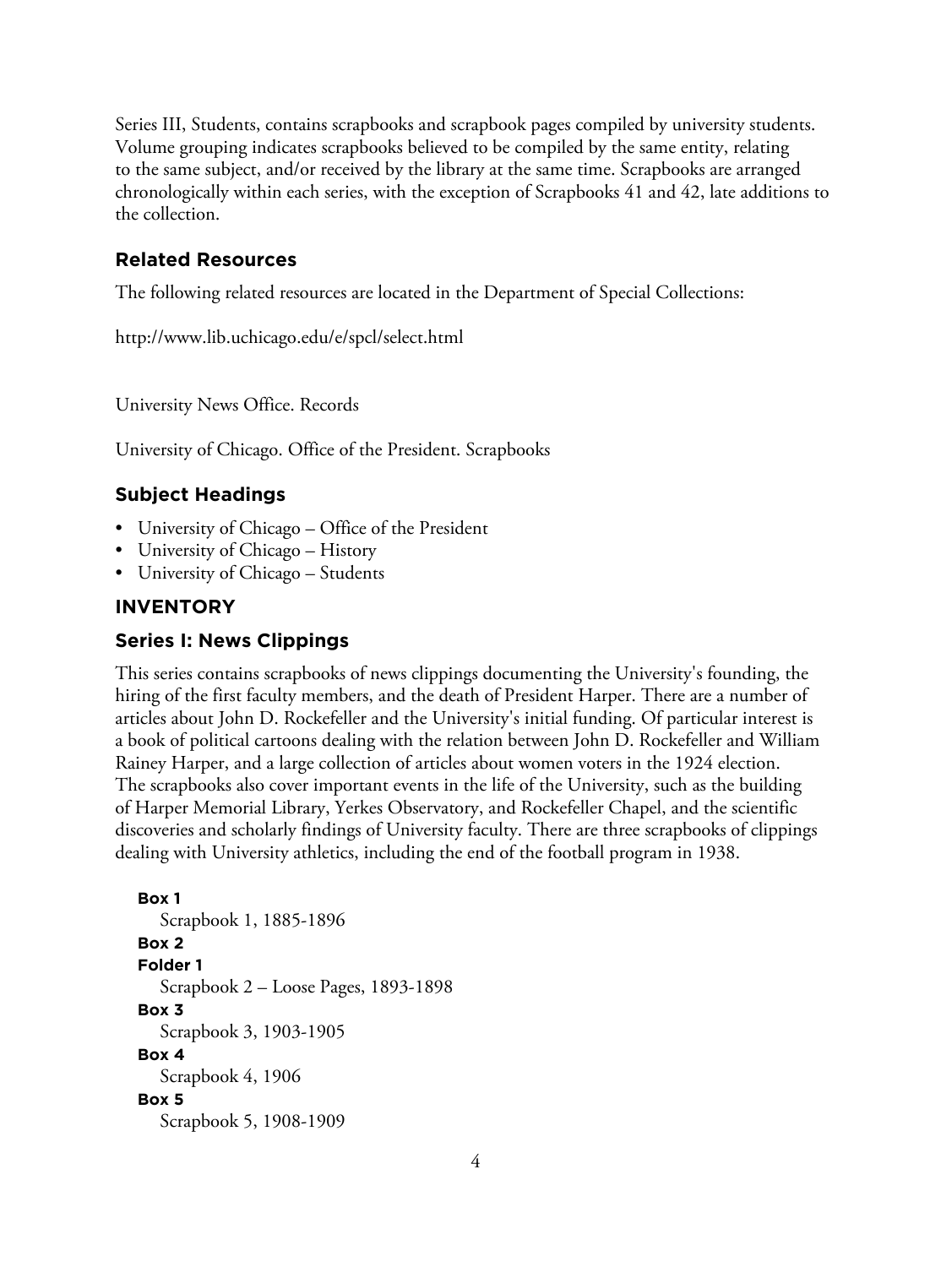**Box 6** Scrapbook 6, 1910 **Box 7** Scrapbook 7, 1911-1912 **Box 8** Scrapbook 8, 1916-1917 **Box 9** Scrapbook 9, vol. 1, June-Nov. 1917 **Box 10** Scrapbook 9, vol. 2, Nov. 1917-Feb. 1918 **Box 11** Scrapbook 9, vol. 3, March-Nov. 1918 **Box 12** Scrapbook 9, vol. 4, Nov. 1918-Aug. 1919 **Box 13** Scrapbook 10, Oct. 1919-Dec. 1923 **Box 14** Scrapbook 11, 1922-1925 **Box 14** Scrapbook 12, vol. 1, June-Aug. 1924 **Box 14** Scrapbook 12, vol. 2, Aug.-Sept. 1924 **Box 15** Scrapbook 12 vol. 3, Sept. 1924 **Box 15** Scrapbook 13, vol. 1, Sept.-Oct. 1924 **Box 16** Scrapbook 13, vol. 2, Oct. 1924 **Box 17** Scrapbook 13, vol. 3, Oct.-Nov. 1924 **Box 18** Scrapbook 13, vol. 4, Nov.-Dec. 1924 **Box 19** Scrapbook 13, vol. 5, Nov.-Dec. 1924 **Box 20** Scrapbook 13, vol. 6, Jan.-March 1925 **Box 21** Scrapbook 13, vol. 7, March-May 1925 **Box 22** Scrapbook 13, vol. 8, April-Nov. 1925 **Box 22** Scrapbook 14, vol. 9, Nov.-Dec. 1925 **Box 23** Scrapbook 14, vol. 1, 1924 **Box 23** Scrapbook 14, vol. 2, 1924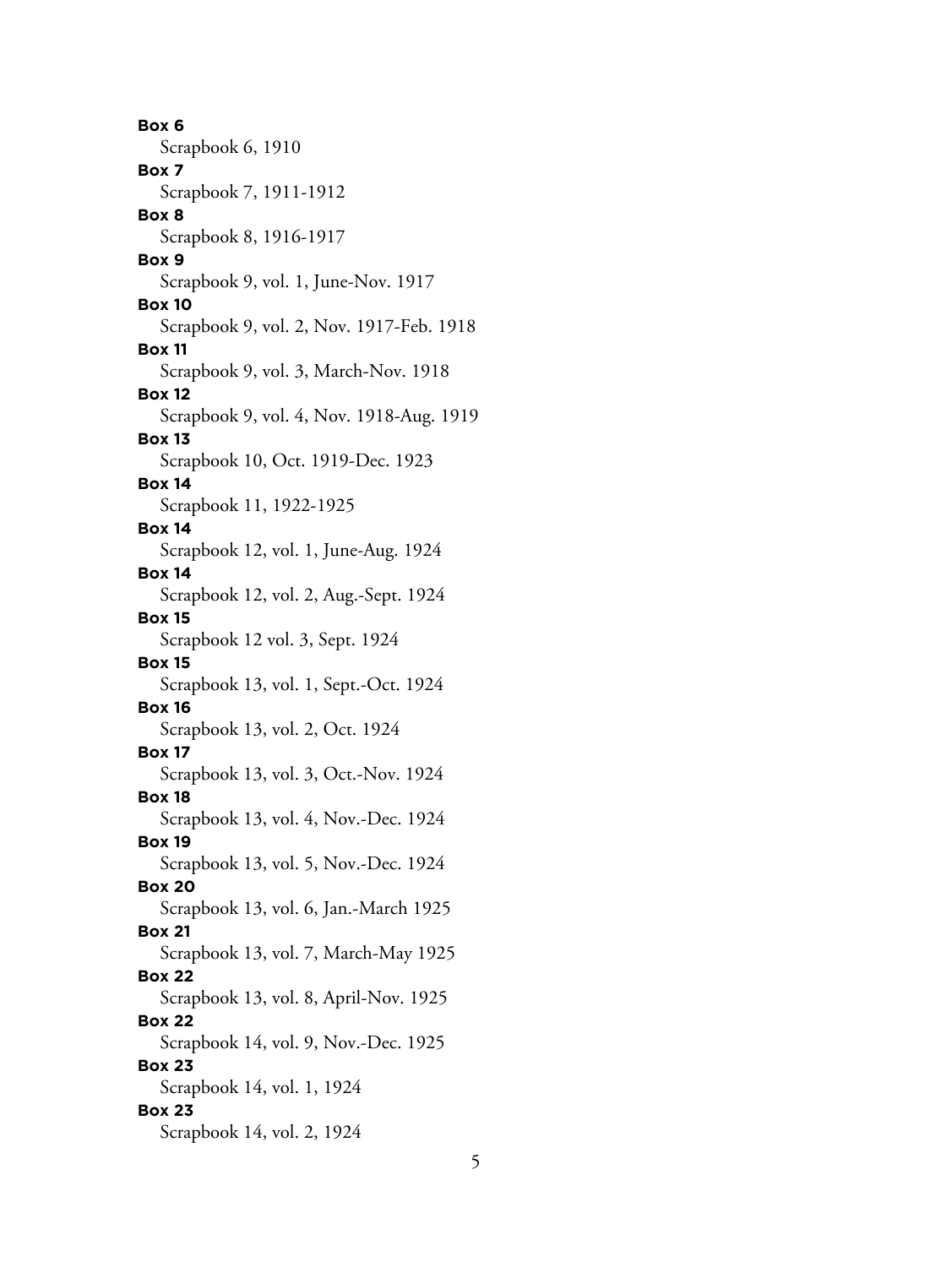```
Box 24
  Scrapbook 15, 1938-1940
Box 24
  Scrapbook 16, 1938-1940
Box 25
  Scrapbook 17, 1940
```
## **Series II: Campus Life**

This series contains scrapbooks of materials relating to campus events and student life. There are invitations to and programs for campus events, university bulletins and reports, and internal memos. Among the other ephemera in the books are tickets, picture postcards, registration cards, and newspaper clippings. Books of clippings exclusively related to athletics or campus groups are included in this series, rather than Series I.

**Box 26** Scrapbook 18, 1889-1892 **Box 27** Scrapbook 19, 1892-1896 **Box 28** Scrapbook 20, 1892-1903 **Box 29** Scrapbook 21, 1895-1901 **Box 30** Scrapbook 22, 1896-1898 **Box 31** Scrapbook 23, 1897-1906 **Box 32** Scrapbook 24, 1898-1899 **Box 33** Scrapbook 25, 1899 **Box 34** Scrapbook 26, 1903-1920 **Box 35** Scrapbook 27, 1906 **Box 36** Scrapbook 28, 1906-1909 **Box 37** Scrapbook 29, 1906-1910 **Box 38** Scrapbook 30, 1910-1918 **Box 39** Scrapbook 31, 1917-1919 **Box 40** Scrapbook 32, circa 1920 **Box 40** Scrapbook 33, 1930-1939